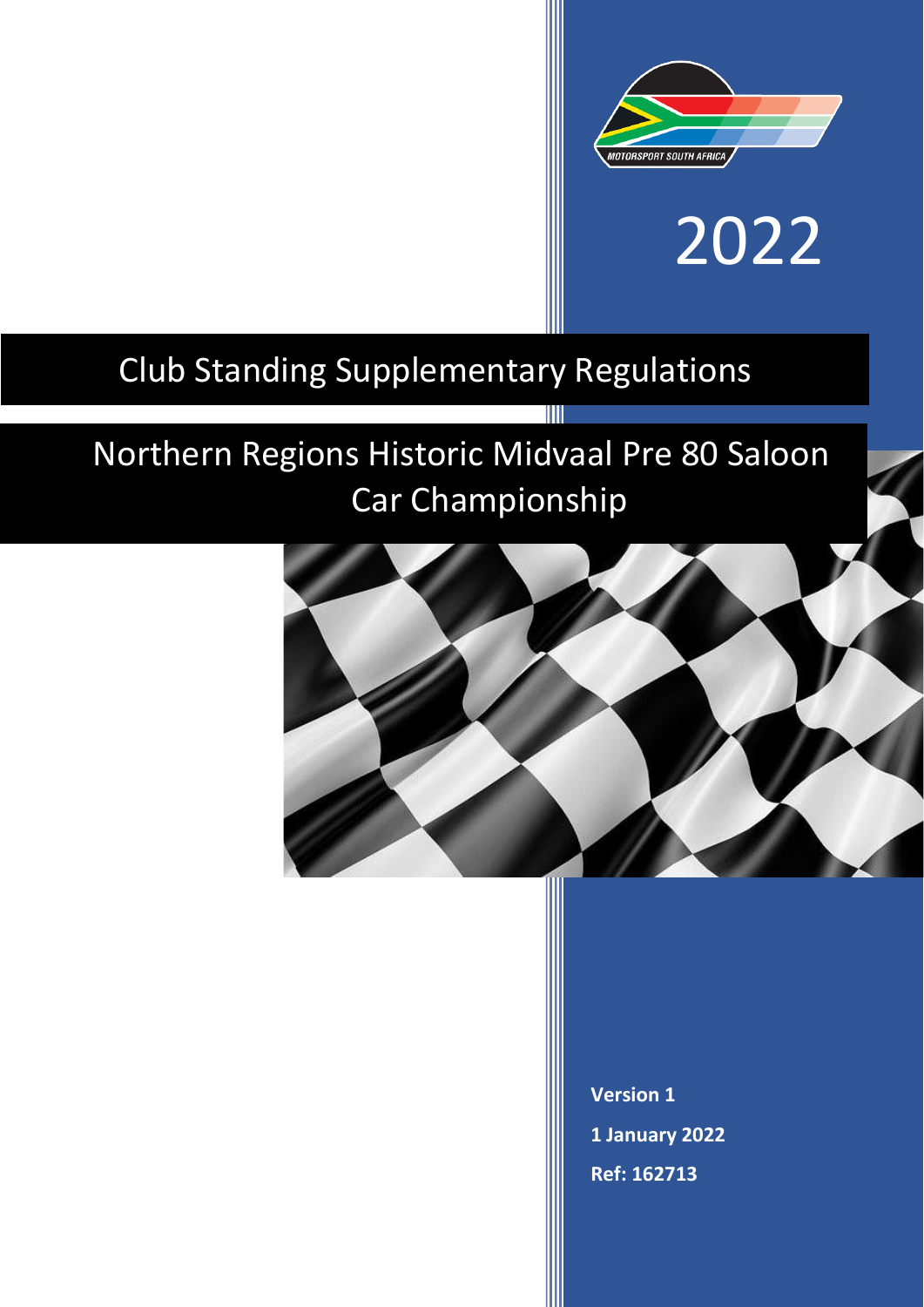#### **REVIEW AND AMENDMENTS**

Motorsport South Africa (MSA) will periodically review these rules and will present the revised version to all members for agreement to publish the updated version.

Amendments and updates to the rules will be recorded in the Amendment Record, detailing the updated version, date of approval of the amendment and a short summary of the amendment.

#### **AMENDMENT RECORD**

| <b>Modified SSR / Art</b> | <b>Date Applicable</b> | <b>Date of Publication</b> | <b>Clarifications</b> |
|---------------------------|------------------------|----------------------------|-----------------------|
|                           |                        |                            |                       |

#### **1. REVIEW AND AMENDMENTS**

Motorsport South Africa (MSA) will periodically review these rules and will present the revised version to all members for agreement to publish the updated version.

Amendments and updates to the rules will be recorded in the Amendment Record, detailing the updated version, date of approval of the amendment and a short summary of the amendment.

#### **2. ETHOS OF MIDVAAL HISTORIC CAR CLUB /MHCC RACING SA**

- 2.1 To promote and preserve era correct historic racing saloon cars in South Africa.
- 2.2 To ensure and promote free and fair competition.
- 2.3 To encourage new and existing members to compete.
- 2.4 To preserve and promote the spirit and heroes of South African saloon car racing.
- 2.5 To ensure cost effective participation
- 2.6 To provide entertainment for spectators and value for money for sponsors.
- 2.7 To ensure a reasonable level of safety and promote safe driving standards.
- 2.8 To encourage international participation at international events.
- 2.9 To respect and abide by the decision of the empowered officials.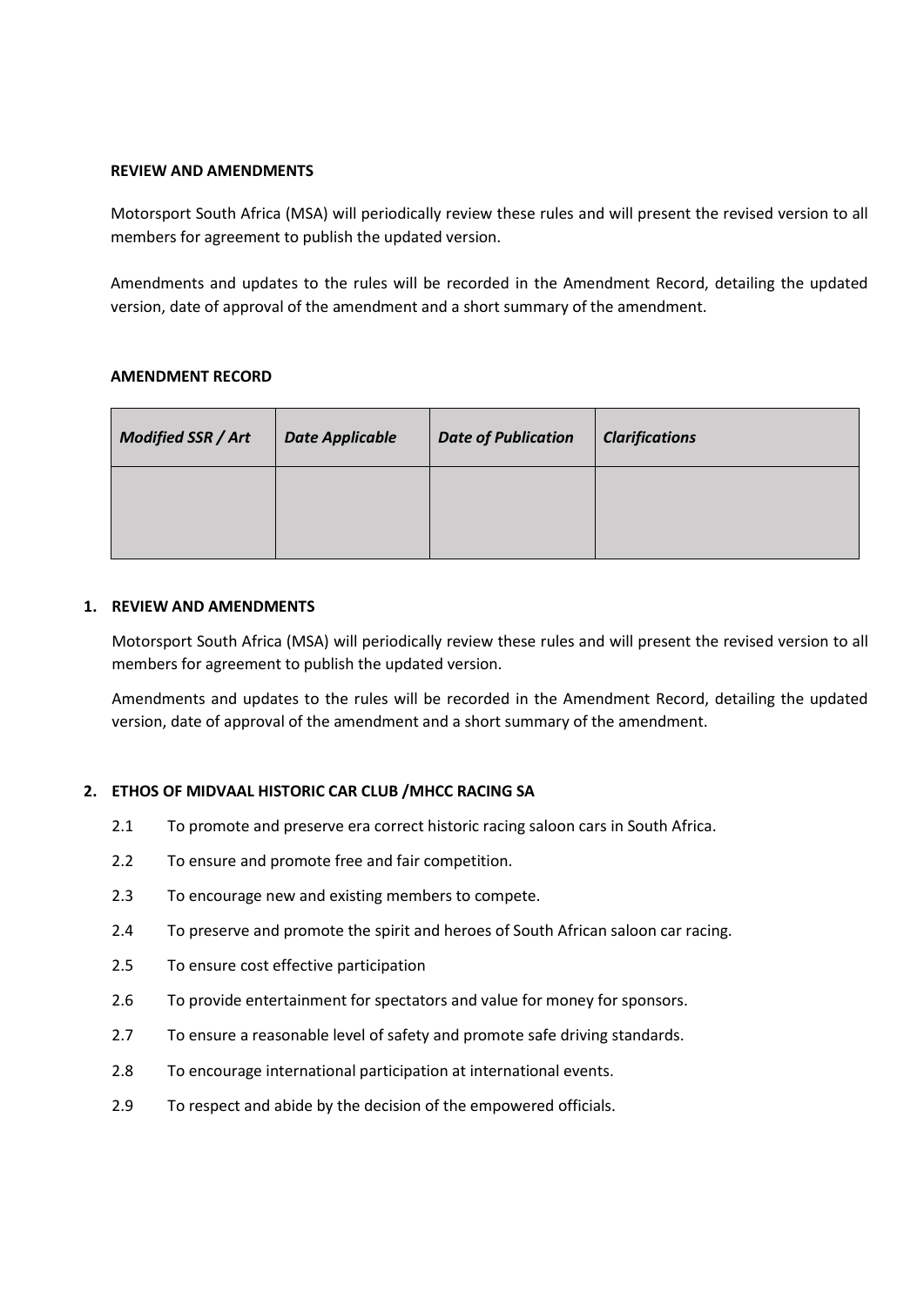- 2.10 To compete in the Midvaal Historic Car Club / MHCC Racing championship, a competitor will have to be a member of MHCC Racing SA
- 2.11 Midvaal Historic Car Club/ MHCC Racing reserves the right to invite other competitors to participate in their events as agreed to by the committee.
- 2.12 Any aspect of a car not detailed as permitted is deemed not to be permitted.

#### **3. CONTROLLERS**

- a. The controllers of the Championship will be Motorsport South Africa. (hereafter referred to as MSA), who have delegated the management and control to the Northern Regions Motorsport Committee, and the Midvaal Historic Car Club (MHCC). The MSA GCR's and SSR's, which shall prevail in the event of a conflict, must be read and understood in conjunction with these rules and regulations.
- b. The championships will be known as the Northern Regions Midvaal Historic Saloon Car Pre '80 and Pre '90 Sprint Club Championships.

#### **4. AIM OF THE CHAMPIONSHIP**

To declare a Club Championship as provided for in these regulations.

#### **5. ELIGIBILITY OF COMPETITORS**

- a. The following eligibility for cars shall apply:
- b. (i) Saloon Cars introduced before 31st December 1979 and that comply with the National Technical Regulations for Pre80 Historic Saloon cars and holding a valid and current Historic Technical Passport (HTP).
	- (ii) Saloon Cars introduced before 31st December 1989 and that comply with the National Technical Regulations for Pre90 Historic Saloon cars and holding a valid and current Historic Technical Passport (HTP).
- c. The relevant MHCC committee shall draw up a list of Saloon Cars that will be allowed to compete in the category allocated according to these lists. In the event of a dispute, the matter of which category a car may compete in will be determined by the relevant MHCC committee.
- d. Only cars that have been registered with and approved by the MHCC shall be eligible to compete in the MHCC Historic Saloon Car Sprint Club Championship.
- e. Drivers must hold a current and valid MSA license that is applicable to this series. MSA circuit racing licences can be obtained by making application to MSA.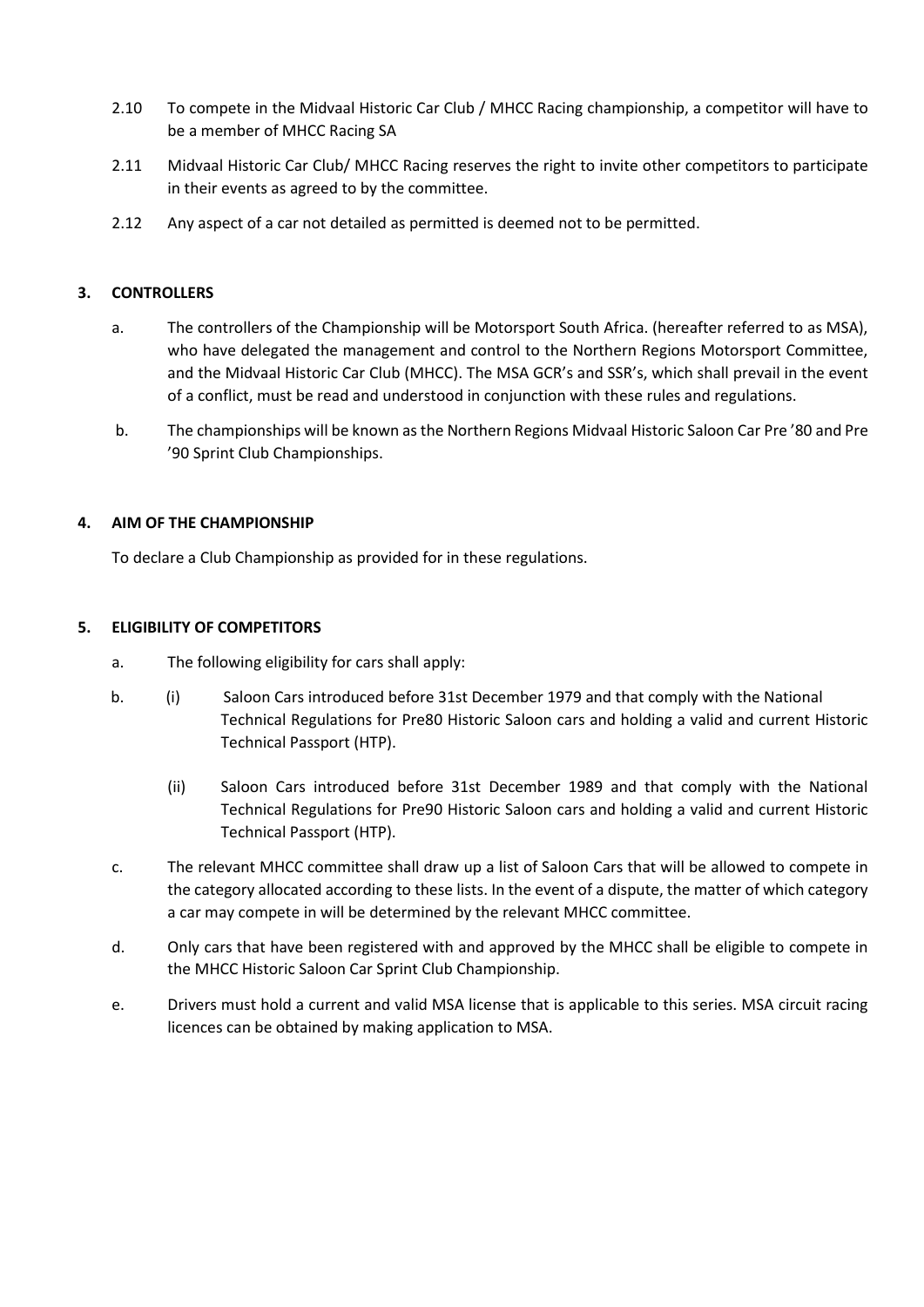#### **6. SPONSORS EXPOSURE**

a. Advertising material, as deemed necessary by the relevant MHCC committee in terms of the promotion of a series sponsor/s, shall be displayed on each competitor's car and/or racing apparel and in a specified position. b. Should such advertising material not be placed on a competing vehicle, that driver will not be allowed to score any championship points for the race until such time as the specified advertising material is placed on the vehicle in the correct position. As per the discretion of the MHCC committee. c. The amount of advertising coverage on a vehicle is free.

#### **7. INCIDENTS ON TRACK**

- a. Competitors involved in incidents are required by MSA to submit a report to the Clerk of the Course (CoC) within 30 minutes of the finish of the practice or race. The relevant MHCC committee may, in the absence of any incident report to the CoC, request incident reports from competitors, which will be referred to the CoC. (MSA Circuit Racing SSR 61 ii) applies)
- b. The MHCC Code of Driver Conduct shall apply to this series.
- c. The CoC will apply any such penalties as may be provided for in the MSA GCR's and SSR's. d. Competitors must undertake to race within the spirit of the regulations and the relevant MHCC committee will be the final judge of fact.

#### **8. CLUB CHAMPIONSHIP**

- a. The Championships will be run over a minimum of 6 rounds (events) per annum but the maximum (events) will be determined by the promoter of the tour.
- b. The minimum sprint race distance shall be  $24 34$  kilometres or a minimum of 10 laps.
- c. Each round shall consist of either (2) two-sprint races or (1) one race the minimum equivalent distance of (2) two sprint races. For the latter, double points will be awarded.
- d. The grid for race one of a round will be determined by qualifying times in official practice. Should a car not attend qualifying it will be placed on the grid in the next position behind the slowest qualifier in its class, even if cars of a slower class may be ahead of it.
- e. The grid for race two will have a full reverse grid. Any competitor who DNF in heat 1 will be required to start at the back of the grid.
- f. The start of each race will be by way of a rolling start. Points will be scored in classes on the following basis for each race:

*1st*: 10 points **2nd:** 9 points

*3rd*: 8 points

*4th*: 7 points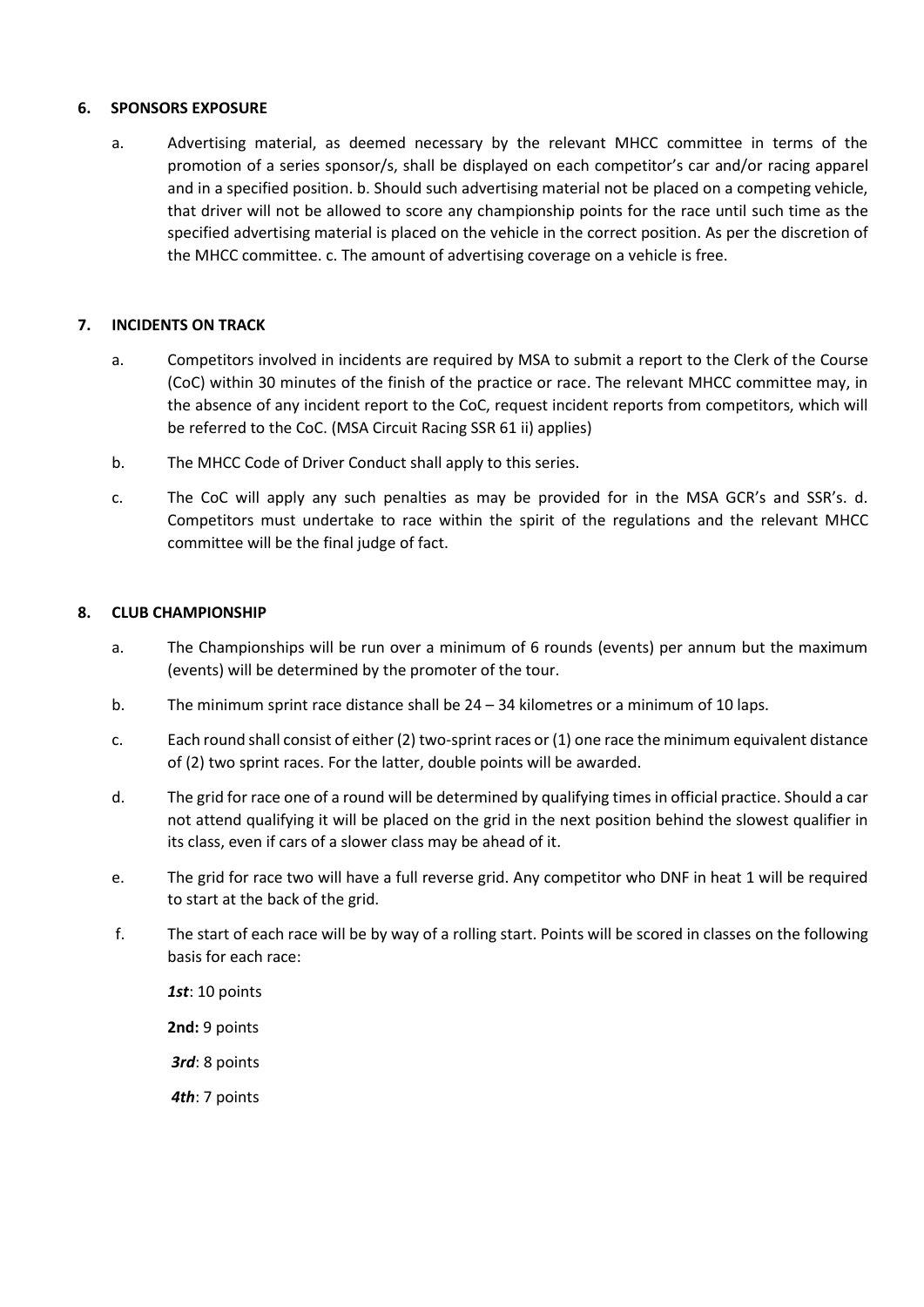*5th*: 6 points *6th*: 5 points *7th*: 4 points *8th*: 3 points *9th*: 2 points *10th*: 1 point

- g. Where an event is held with more than one race, each race will be scored as a separate race. Where an event is run with only one race of longer duration, double points will be scored.
- h. Subject to clause 8 k., a competitor may accumulate points from more than one class during the season, towards the Championships. All class points shall be scored in the relevant class in which the car raced.
- i. For any championship event at a circuit outside Gauteng, a competitor who participates by commencing a lap, whether in practice (official or unofficial) or in a race, will be awarded an extra ten points towards the Championship. These additional points shall only apply where the race event is more than 250Km from Johannesburg.
- j. Should a competitor enter more than one class on one day, in the case of where classes are split to form two races, the competitor must nominate which class result will be scored toward the Championship prior to official qualifying. Failure to do so will result in the lower of the two results counting toward the Championship, even if the lower result is a non-finish.
- k. Should two or fewer cars in a particular class qualify at an event, the championship points for that class will be awarded as follows for each race:

| 2 Cars | 1 Car |
|--------|-------|
| 9      | 8     |
| 8      |       |

- l. In the case of a tie, the competitor with the greater number of 1st place points will be declared the Champion. If this does not resolve the tie, then the greater number of 2nds failing this, 3rds and so on until the tie is resolved. If a tie still remains, MSA shall declare a winner on such basis as it deems fitting.
- m. Each competitor attending the noggin meeting will be awarded an additional one point provided that the attendance register was signed.
- n. If a member is not present at the noggin where any decisions are taken the decision of the majority of the members will be final and binding. No proxy's allowed.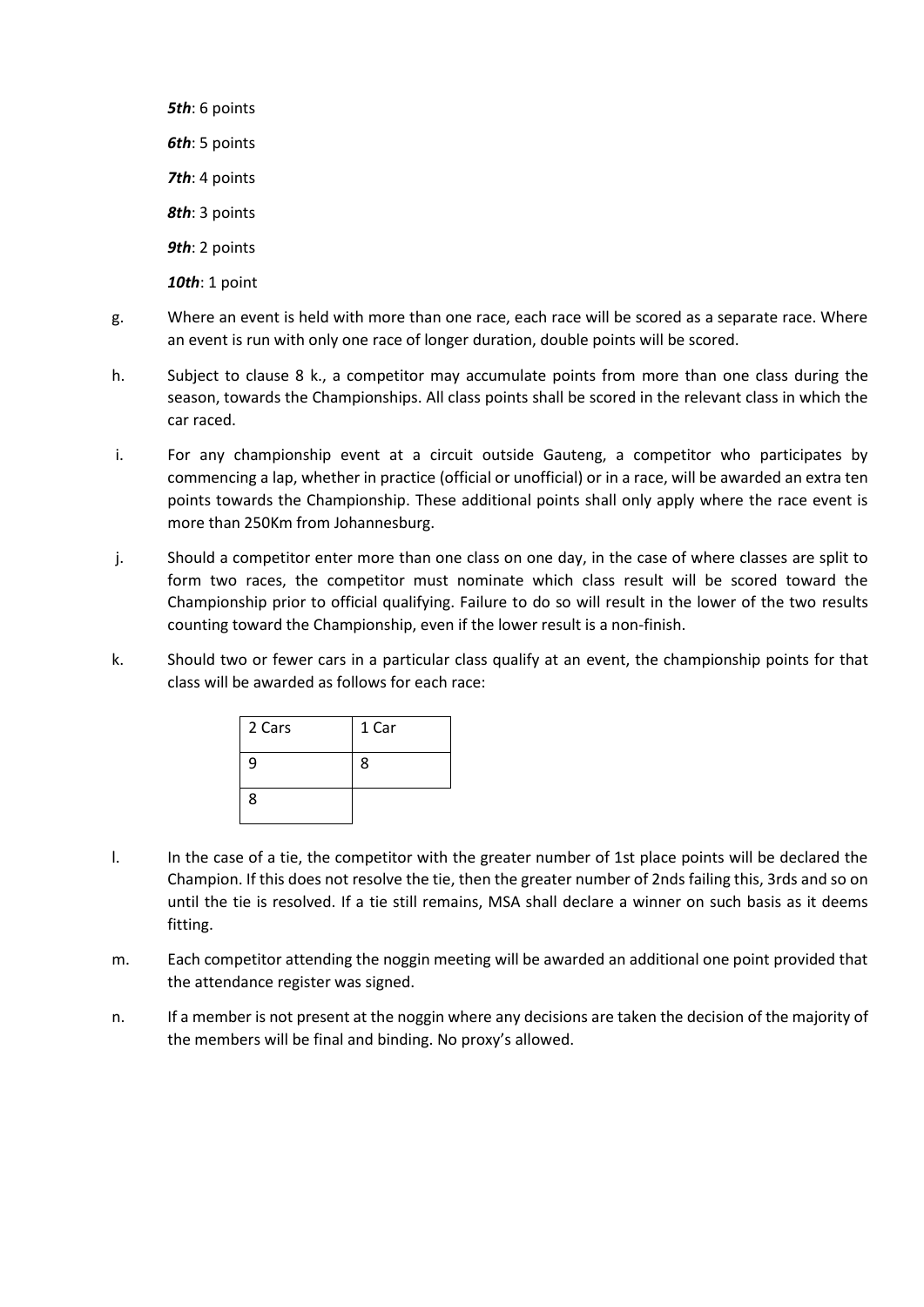#### **9 . VEHICLE CLASSIFICATION (Compulsory requirement)**

- a. The final decision as to the classification type of any vehicle shall rest with the MHCC, which shall be entitled to make that decision in its sole discretion. Aspirant competitors are strongly advised to consult with the MHCC Technical Consultants (hereafter referred to as a TC) regarding compliance with the Technical Regulations prior to starting their investment program. The relevant MHCC committee shall, upon submission of an Historic Technical Passport by the competitor, determine the class in which such vehicle shall race in the Championships.
- b. No car shall be permitted to race in the Championships unless approved by and registered with the MHCC and the owner/competitor has a valid and current HTP.
- c. Competitors will be required to complete an HTP for every vehicle to be raced, and on which full details of engine, gearbox, suspension, lightweight panels, wheel sizes, etc. and any other information required by the MHCC, shall be recorded. The vehicle will be inspected and the HTP signed off by the TC. The HTP must be sent to MSA for allocation of a unique HTP number. Once a vehicle has been accepted, approved and annually reviewed by the MHCC, the last page of the HTP must be signed by the TC indicating compliance for that season.
- d. Before a vehicle is registered for the year, the MHCC shall approve the colour (which shall be of the period), condition and general appearance of the vehicle.
- e. Any competitor whose vehicle is found by the TC to differ in specification from his/her HTP will be requested to make the necessary changes.
- f. Should a competitor be requested in writing by the MHCC to make any changes to the vehicle, including its appearance or colour scheme, and should such competitor fail to comply with the requests of the MHCC within the period specified by the MHCC, the vehicle shall be de-registered by the MHCC, and will not be eligible for participation in any MHCC event.

#### **10. CLASS STRUCTURE**

- a. All competitors will race in time classes as published by the MHCC from time to time. Time classes will be issued as an appendix to these regulations.
- b. After qualifying on race day, the point scorers will put you in a class higher than what you qualified in and the competitor will stay in that said class until he/she breaks out to the following class.
- c. A driver, who records a lap time faster than the class cut-off times on two separate occasions, in either timed practice or in any two different races / heats, will be promoted and placed in the appropriate class according to that lap time for the following meeting. If a driver breaks out by more than 0.5 seconds he/she will be automatically promoted to the next class at the following race meeting or immediately if the breakout occurs during official qualifying. The competitor will remain in the higher class for the remaining part of the season.
- d. A competitor may apply to the relevant MHCC committee in writing and with supporting documentation at the end of the season to change a vehicle from a higher class to a lower class (e.g. from Class E to Class F). Should this class change be afforded and the competitor again breaks the cutoff time in qualifying or any heat on the day, he/she will immediately revert back to the higher class.